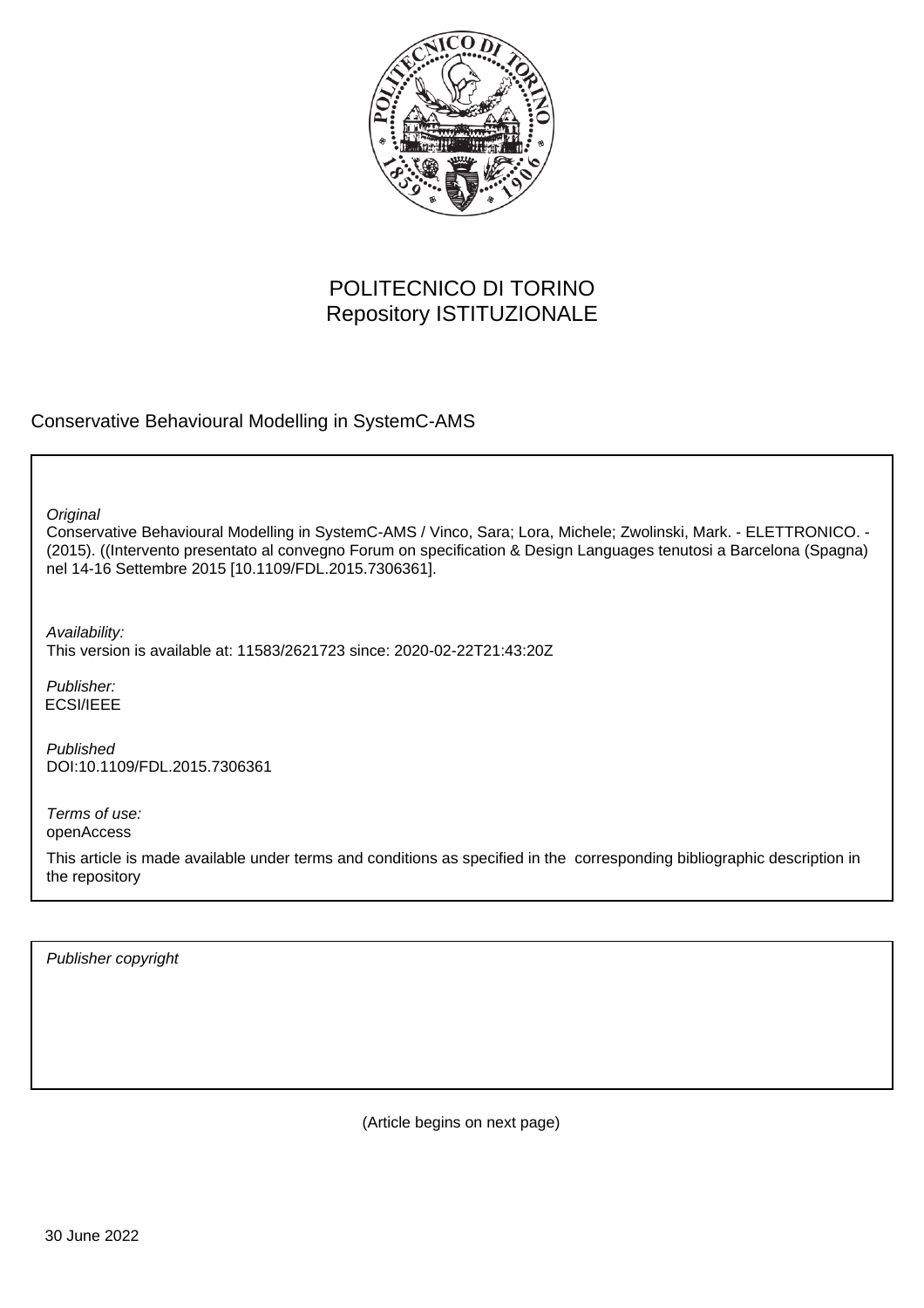# Conservative Behavioural Modelling in SystemC-AMS

Sara Vinco Dept. of Control & Computer Eng. Politecnico di Torino, Torino, Italy sara.vinco@polito.it

Michele Lora Dept. of Computer Science, Università degli Studi di Verona Verona, Italy michele.lora@univr.it

*Abstract*—SystemC has recently been extended with the Analogue and Mixed Signal (AMS) library, with the ultimate goal of providing simulation support to analogue electronics and continuous time behaviours. SystemC-AMS allows modelling of systems that are either conservative and extremely low level or continuous time and behavioural, which is limited compared to other AMS HDLs. This work faces up this challenge, by extending SystemC-AMS support to a new level of abstraction, called *Analogue Behavioural Modelling* (ABM), covering models that are both behavioural and conservative. This leads to a methodology that uses SystemC-AMS constructs in a novel way. Full automation of the methodology allows proof of its effectiveness both in terms of accuracy and simulation performance, and application of the overall approach to a complex industrial Micro Electro-Mechanical System (MEMS) case study. The effectiveness of the proposed approach is further highlighted in the context of virtual platforms for smart systems, as adopting a C++-based language for MEMS simulation reduces the simulation time by about 2x, thus enhancing the design and integration flow.

### I. INTRODUCTION

SystemC has long been considered the reference language for electronic system-level design, as it supports both HW and SW and the integration of multiple levels of abstraction, including RTL and transactional level [1]. However, the increasing presence, in embedded systems, of analogue components and MEMS limits the generality of SystemC [2]. Indeed, this type of component requires the support of continuous time and conservative behaviours, which cannot be modelled with a discrete event simulator.

In response to this, Accellera has standardized the SystemC-AMS extension [3]. SystemC-AMS provides a number of predefined levels of abstraction that reproduce linear continuous time models with different degrees of accuracy and adherence to physical behaviours. Unfortunately, such abstraction levels (briefly outlined in Figure 1) do not model all types of analogue models. The *Linear Signal Flow* (LSF) level of abstraction focuses on behavioural, continuous time systems, but it does not support the modelling of conservative systems. On the other hand, *Electrical Linear Network* (ELN) is conservative, but it does not support behavioural models. Furthermore, SystemC-AMS does not yet support non-linear modelling [9] and it can not therefore be considered a replacement for SPICE [4] or Verilog-AMS [5].

The resulting gap between ELN and LSF thus misses descriptions that are both behavioural and conservative, that





Fig. 1. Design space covered by the proposed approach *w.r.t.* SystemC-AMS. The methodology bridges the gap between LSF and ELN, by targeting behavioural and conservative descriptions (*ABM*).

are commonly used for the modelling of MEMS and other analogue components [6], [7]. The limited flexibility of SystemC-AMS forces designers to adopt other AMS HDLs (*e.g.*, Verilog-AMS) for modelling this kind of component, thus reducing the applicability of SystemC-AMS.

The key idea of this work is to bridge the gap between LSF and ELN, to represent models that are both behavioural and conservative in SystemC-AMS. This new level of abstraction, called *Analogue Behavioural Modelling* (ABM), is demonstrated with a sound methodology that exploits existing SystemC-AMS constructs. The goal is to show that SystemC, with its AMS extensions, can be used as a general embedded system modelling and simulation framework even in the presence of analogue circuitry and MEMS. It is important to note that this paper does not define new SystemC-AMS libraries, but it rather uses ELN primitives in an innovative way.

The main contributions of this paper are:

- *• identification of the ABM level of abstraction*, necessary for overall embedded system simulation in a SystemC based environment;
- *•* definition of a *sound methodology* for modelling ABM components in SystemC-AMS, by using existing primitives in a novel way;
- *• validation of the ABM level against Verilog-AMS*, to show that those Verilog-AMS descriptions that do not fall into the ELN and LSF domains can now be correctly represented in SystemC-AMS;

This work has been partially supported by the European project SMAC FP7-ICT-2011-7-288827.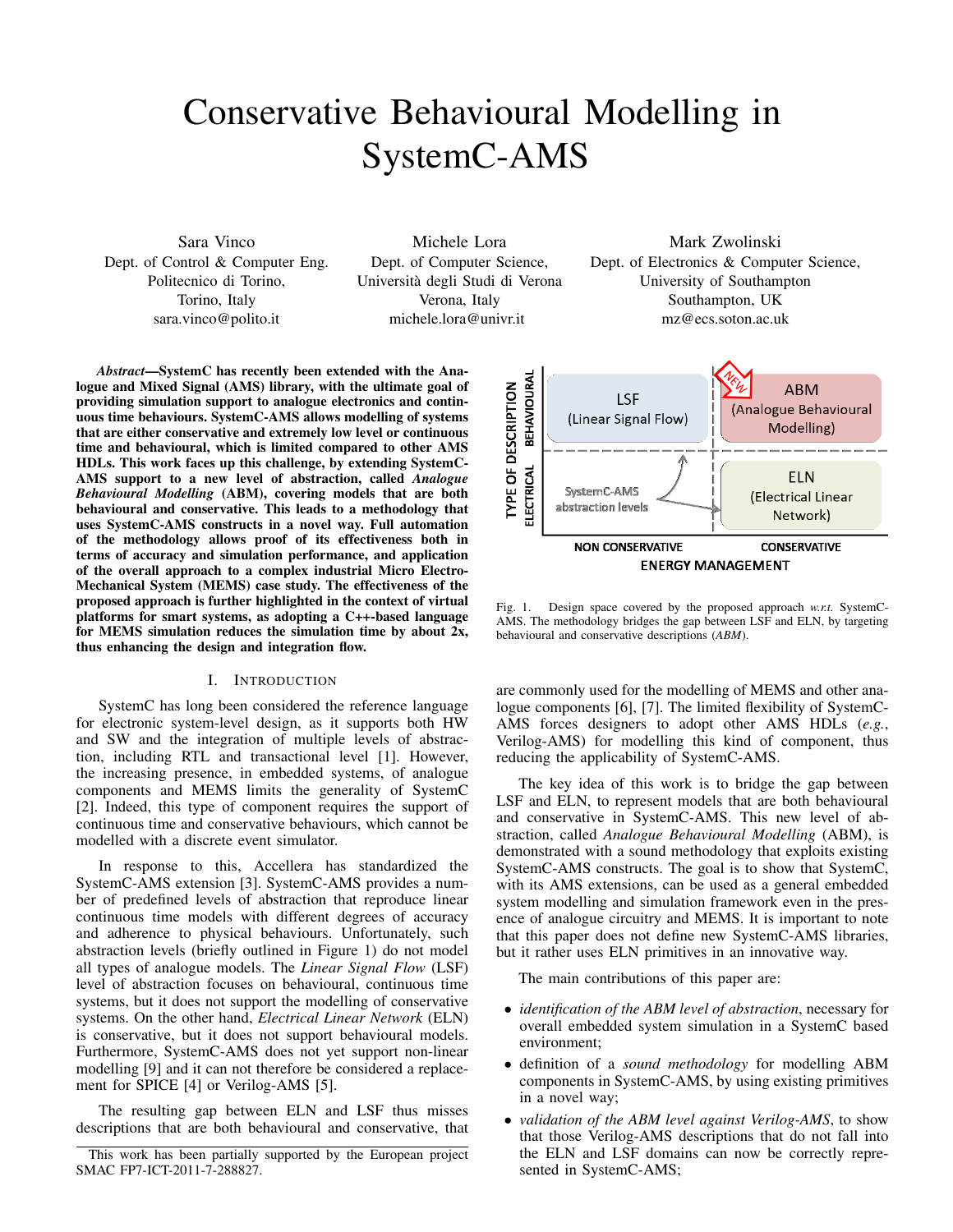*• automation of the proposed methodology* by automatically converting Verilog-AMS models into ABM SystemC-AMS models. This simplifies the application of the methodology to complex industrial case studies.

As a side effect of the proposed methodology, Verilog-AMS models can be automatically converted into SystemC-AMS code for easy integration into a virtual platform including analogue models. This avoids the use of CPU intensive cosimulation frameworks, thus noticeably speeding up the simulation of a virtual platform.

The paper is organized as follows. Section II provides the necessary background on Verilog-AMS and SystemC-AMS. Sections III and IV focus on the proposed methodology. Finally, Section V applies the proposed approach to an industrial case study and Section VI draws some conclusions.

# II. BACKGROUND

#### *A. Verilog-AMS*

Verilog-AMS is one of the most widely used languages for analogue and continuous time modelling [5]. In Verilog-AMS a circuit is modelled as an abstract graph of nodes (that can also be used for external connectivity) connected by branches [8]. System state is defined in terms of voltages  $(V()$ ) and currents  $(I())$  associated with nodes and branches. Relationships between nodes are modelled with algebraic and differential equations, called *simultaneous statements*. The *contribution operator* <+ models a simultaneous statement summing multiple contributions to the branch current (or voltage) as a function of all branch voltages (or currents). The function is realized as a sequence of mathematical expressions, including time derivatives and integrals.

*Conservative modelling* is imposed by the requirement that the sum of currents leaving any node must be equal to zero at any time (thus reflecting Kirchhoff's laws). This condition is managed by the internal solver of the Verilog-AMS simulator, and thus it must not be explicitly modelled by the designer.

The simulator internal solver uses the simultaneous statements and conservative conditions to build a system matrix. Equations are thus solved iteratively at discrete time steps to determine system state over time.

# *B. SystemC-AMS*

SystemC-AMS is the extension of the SystemC framework for modelling analogue and mixed-signal systems [3]. Its role is to provide a higher level view of mixed-signal and analogue systems, to allow early simulation and validation of the overall system. For this reason, SystemC-AMS supports only linear and time-invariant descriptions, and is incapable of solving non-linear functions [9].

To cover a wide variety of domains, SystemC-AMS provides three different abstraction levels, supporting different communication styles and representations *w.r.t.* the physical domain. *Timed Data-Flow* (TDF) models are scheduled statically by considering their producer-consumer dependencies in the discrete time domain. *Linear Signal Flow* (LSF) supports the modelling of continuous time through a library of pre-defined primitive modules (*e.g.*, integration, delay), each associated with a linear equation. Finally, the *Electrical Linear Network* (ELN) level models electrical networks through



Fig. 2. Overview of the proposed methodology.

the instantiation of predefined primitives, *e.g.*, resistors or capacitors, associated with electrical equations. A *SystemC-AMS internal solver* analyses the ELN and LSF components to derive the equations modelling system behaviour, that are solved to determine system state at any simulation time.

The main difference between LSF and ELN is in the adherence to physical laws. LSF is *non-conservative* and it expresses behaviours as directed flows of continuous-time signals or quantities. On the contrary, ELN is *conservative*, *i.e.*, the derived set of equations is extended by the internal solver with the conservation laws.

### III. METHODOLOGY OVERVIEW

The goal of the proposed approach is to prove that conservative and behavioural descriptions can be modelled in SystemC-AMS. To this extent, the starting point of the methodology is a Verilog-AMS behavioural description, made of a set of simultaneous statements that assemble voltages or currents to describe the state of the electrical circuit nodes. Due to the limitations of SystemC-AMS, the models are strictly linear and time-invariant.

The standard Verilog-AMS simulation flow is depicted on the left-hand side of Figure 2. The Verilog-AMS internal solver takes the simultaneous statements as the input and derives both the user defined equations and the conservative ones. The resulting equation set is used to build the numerical matrices that determine the system state.

The methodology to convert the Verilog-AMS code into SystemC-AMS is based on the reproduction of the final equation set in the SystemC-AMS environment, through the flow depicted on the right-hand side of Figure 2. First of all, Verilog-AMS nodes are mapped to SystemC-AMS nodes (1), and Verilog-AMS simultaneous statements are divided into basic contributions (2)). Then, each contribution is mapped to a basic SystemC-AMS ELN element, where the equation associated with the ELN module is the same as the original Verilog-AMS contribution ( $\circ$ ). The methodology determines how to connect the ELN modules (*i.e.*, in parallel or in series),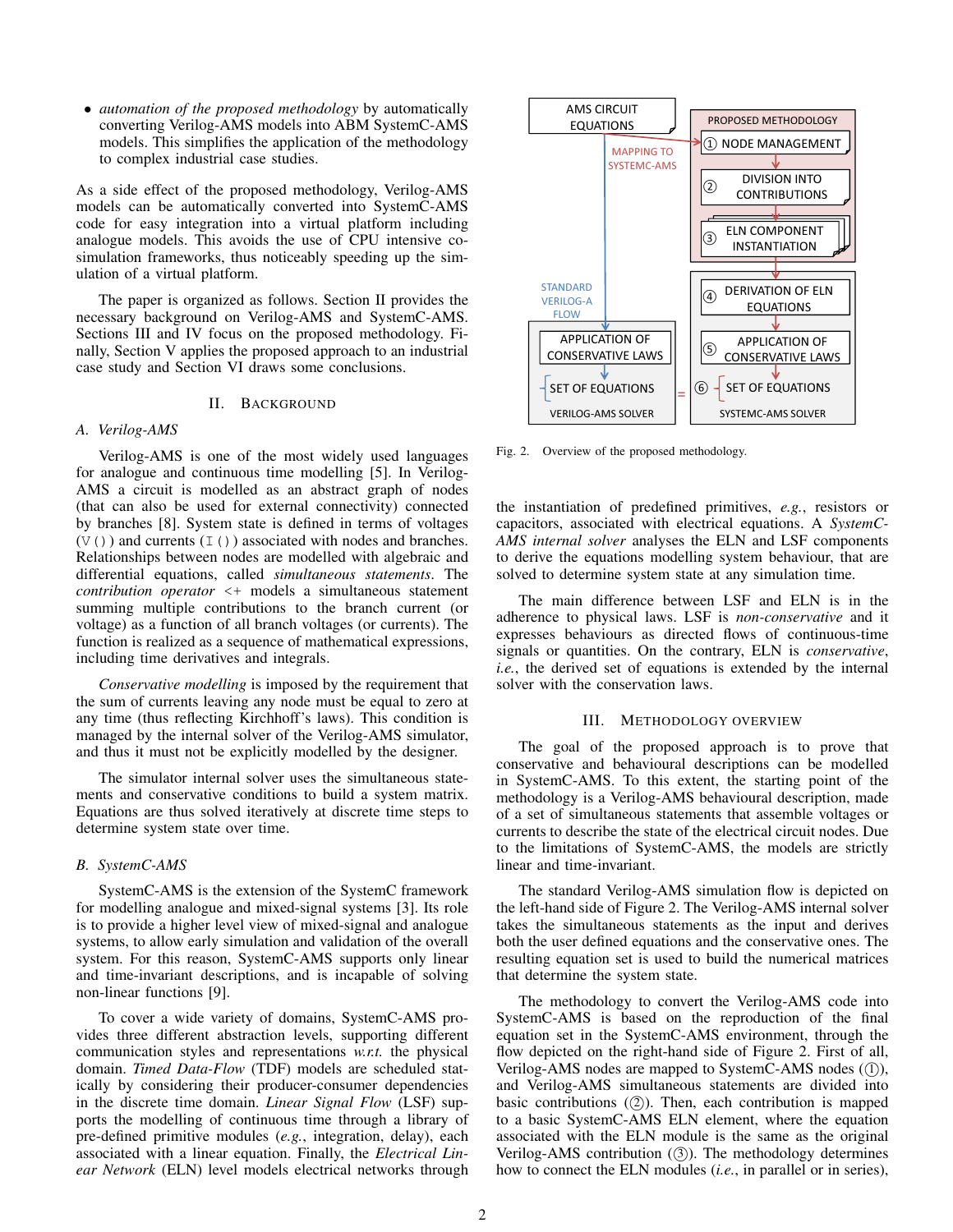

Fig. 3. ELN terminology applied to an independent source (left) and to a controlled source (right).

so that the bindings describe the same relationship between voltages and currents as the original Verilog-AMS simultaneous statement. The ELN system is then managed by the SystemC-AMS internal solver, that builds the corresponding equations  $(\mathcal{A})$  and adds conservative laws  $(\mathcal{A})$ ). The resulting equation system will thus reflect the Verilog-AMS one ( $\circledo$ ).

The choice of the ELN model of computation allows us to delegate the application of conservation laws to the internal solver. This is an important feature, as adding conservative laws implies reconstructing the circuit topology from the AMS equations, which can be far from trivial.

It is important to note that both the basis of the methodology and the correctness of the proposed approach lie in the construction of the same equation set, that is then solved similarly by the Verilog-AMS and SystemC-AMS AD solvers.

#### IV. METHODOLOGY

The following sections detail the proposed methodology. This work focuses on the construction of the ELN system (steps *⃝*<sup>1</sup> to *⃝*<sup>3</sup> in Figure 2). The remaining steps (*i.e.*, the bottom box on the right-hand side of Figure 2) are automatically performed by the SystemC-AMS internal solver. The visual representation of ELN modules adopted in the following Figures is as defined by the SystemC-AMS standard [3].

#### *A. The ABM abstraction level*

The ABM abstraction level comprises descriptions mixing characteristics typical of digital behavioural models and of electrical conservative ones. ABM models are *behavioural* in that they do not directly reflect a HW or circuit implementation, but they are rather used in the design process to simulate a certain component's behaviour. At the same time, ABM models are *conservative* as they adopt circuit elements and constructs (*e.g.*, voltage and current values at circuit nodes), and thus abide by conservation laws.

These characteristics do not fit in any of the SystemC-AMS abstraction levels. Nonetheless, they are widely supported by other AMS HDLs for the design of components such as MEMS and analogue circuitry [6], [7]. It is thus necessary to extend SystemC-AMS, to improve its coverage and effectiveness. To avoid the burden of implementing a new SystemC-AMS abstraction level (and thus new classes and libraries), this work proposes a methodology that reduces ABM descriptions, modelled in other AMS HDLs, to SystemC-AMS ELN constructs. This guarantees the correctness of the underlying synchronization and solving mechanisms, and it preserves compatibility with any SystemC-AMS description.

## *B. ELN terminology*

ELN modules have a standard interface made up of a positive terminal (p port) and a negative terminal (n port) for each contributing circuit node (left hand side of Figure 3). When an ELN module is controlled by any circuit node, the interface is as depicted on the right hand side of Figure 3. In detail, the interface has a source side (i.e, the result of the ELN module, here called the *controlled node*, with a positive terminal np and a negative terminal nn) and a control node side (*i.e.*, the input of the primitive module, here called the *controller node*, with a positive terminal ncp and a negative terminal ncn).

# *C. Circuit node management*

The first declaration added to the SystemC-AMS code is the instantiation of ground, declared as a node of type sca\_node\_ref. Verilog-AMS nodes are mapped to SystemC-AMS ELN circuit nodes (of type sca\_node). Each node is then connected to ground through a 1  $G\Omega$  resistor, by using the ELN sca\_r primitive. This is identical to the Gmin conductance that SPICE automatically inserts between each node and ground, and it helps to ensure that the final equation set can be solved.

#### *D. Division into contributions*

SystemC-AMS is less expressive than Verilog-AMS, *i.e.*, it supports a more restricted range of constructs and ELN models can be composed only of instances of the predefined primitives [7], [10]. *E.g.*, in SystemC-AMS a voltage value can be controlled only by one voltage contribution, while Verilog-AMS allows any number of contributions. Thus, any Verilog-AMS simultaneous statement must be reproduced by connecting a number of ELN elements.

Given a Verilog-AMS description, the methodology identifies the contributions comprising each simultaneous statement by finding the largest sub-equation that can be represented by a single ELN object. In linear and time-invariant descriptions this corresponds to breaking the equation into the single addends.

#### *E. Mapping to ELN components*

The remainder of this section presents how a set of template equations are mapped to ELN primitives to model their individual contributions and how such primitives are connected.

#### *1) Voltage sources:*

Voltage source Verilog-AMS equations use a number of contributions to assign a voltage level to a circuit node. Contributions can be of three main types: independent, voltage-controlled and current-controlled. A complete example of a voltage source equation is shown in Figure 4.

*Independent voltage sources* assign a numerical voltage value, and they correspond to contributions like:

$$
V(a) \leq 8.01
$$

(*i.e.*, contribution 3 in Figure 4). They are implemented by using a sca\_vsource ELN module, where the voltage value is an instantiation parameter (*i.e.*, +8.01). The module interface has only a positive terminal, connected to the controlled node (a), and a negative terminal, connected to ground (gnd).

A *voltage controlled voltage source* is a voltage source whose value depends on the voltage level at a certain circuit node. An example is contribution 1 in Figure 4:

 $V(a)$  < + +4.02  $V(b)$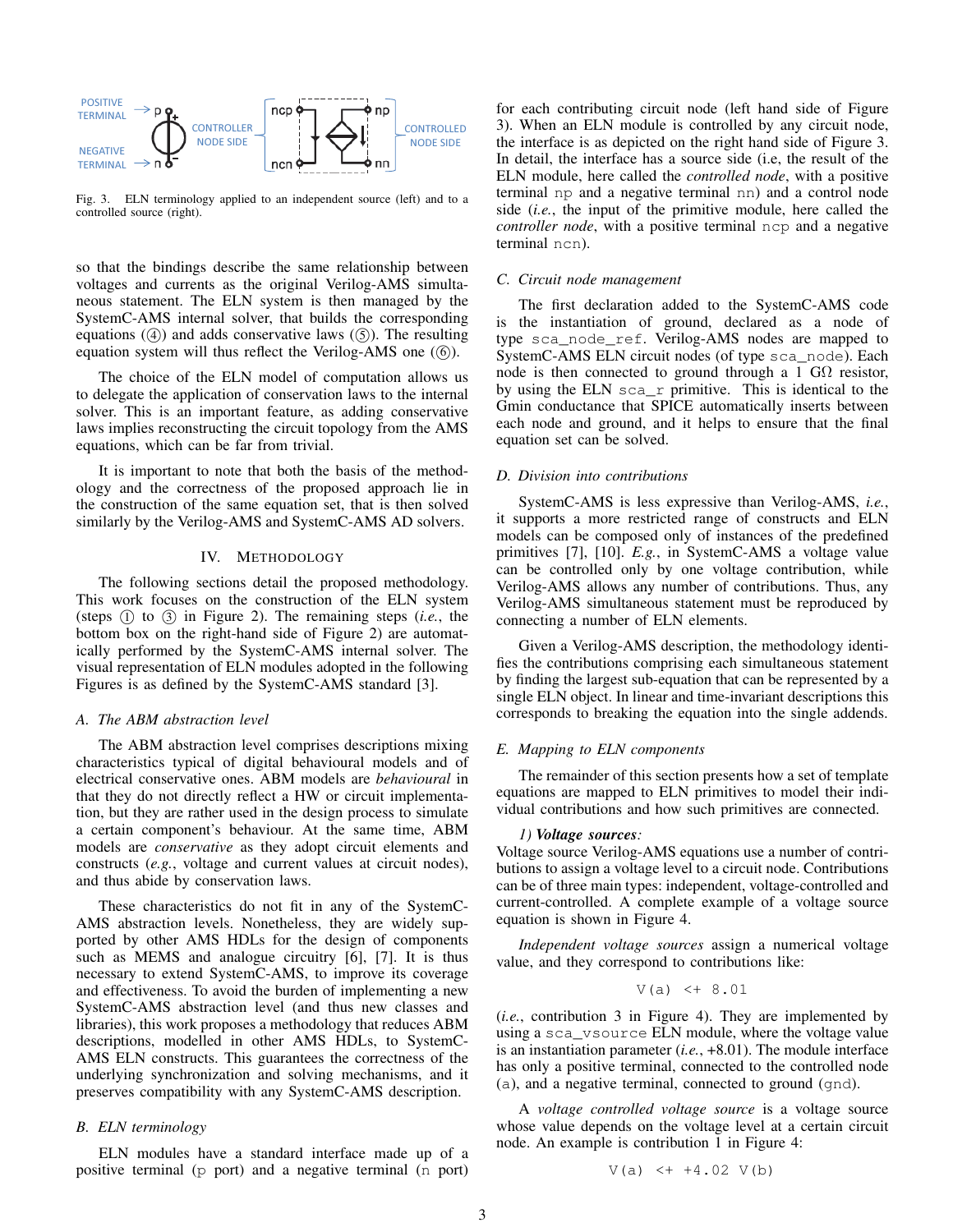

Fig. 4. Example of voltage source equation (top left) with the corresponding SystemC-AMS code (right) and ELN module connection (bottom left). Nonconnected terminals are connected to ground.

It is implemented by using the sca\_vcvs ELN module, where the scaling factor is an instantiation parameter (*i.e.*, +4.02). The module interface has a controlling node side (whose positive terminal is connected to b) and a controlled node side (whose positive terminal is connected to a). Negative controlling terminals are connected to ground.

A *current controlled voltage source* describes a voltage source whose value depends on the current through a certain circuit branch. An example is contribution 2 in Figure 4:

$$
V(a) < + -3.72
$$
 I(c).

Such contributions are implemented by using the sca\_ccvs ELN module, connected to node a as the controlled node and to node c as the controlling node.

If a Verilog-AMS voltage source equation is made of more than one contribution, SystemC-AMS instances are *connected in series*. This is achieved by creating intermediate nodes that connect the nn terminal of a primitive with the np terminal of the next primitive. In this way, voltage values add up and any new contribution is added in series with the former ones. In Figure 4, this is achieved by introducing nodes interm\_b (that connects contributions 1 and 2) and interm\_c (that connects contributions 2 and 3).

#### *2) Current sources:*

Current source Verilog-AMS equations are the complement of voltage source equations for current, *i.e.*, use a number of contributions to assign an input current to a circuit node. A complete example is shown in Figure 5.

An *independent current source* assigns a numerical current value and is implemented by using the sca\_isource ELN module (contribution 3 in Figure 5). A *voltage controlled current source* defines a current source whose value depends on the voltage level at a certain circuit node (contribution 1 in Figure 5). These kinds of contributions are mapped to sca\_vccs ELN modules. Finally, a *current controlled current source* describes a current source whose value depends on the current flowing through a certain circuit branch (contribution 2 in Figure 5). Such contributions are implemented by using sca\_cccs ELN modules.

If a Verilog-AMS current source equation is made up of more than one contribution, SystemC-AMS instances are



Fig. 5. Example of current source equation (top left) with the corresponding SystemC-AMS code (right) and ELN module connection (bottom left). Nonconnected terminals are connected to ground.

*connected in parallel*. The ncp terminal of each module is connected to the controlling node (b and c) and the np (or p) terminal is connected to the controlled node (a). In this way, the voltage is the same across all involved circuit branches and the current is summed at the controlled node a.

#### *3) Differential constructs:*

Differential contributions are more complex than voltage or current ones, as they model a derivative (or integrative) relationship between the current or voltage of two separate circuit nodes. SystemC-AMS, on the other hand, restricts differential behaviours to dependencies on single network nodes, through the adoption of capacitors ( $sca \text{ }\in$  ELN module) or inductors (sca\_l). To overcome this limitation, it is necessary to introduce an intermediate node that has no physical correspondence in the circuit, but that is rather used for describing the differential dependence.

*a) Derivative contributions:* Derivative contributions describe a derivative dependency between the voltage or current quantities of two different circuit nodes, *e.g.*:

$$
I(a) \leftarrow ddt (+4.02 V(b))
$$

To overcome SystemC-AMS limitations, the original Verilog-AMS differential contribution is divided into three separate contributions, as outlined in Figure 6. The circuit is enhanced with a new node (interm), used to represent the derivative dependency as an inductor (implemented as an instance of a sca\_l ELN module). This adds the following equation (equation 2 in Figure 6):

$$
V(interm) = ddt(I(interm))
$$

Then, two equations are added to bind the values in a and b to the current and voltage values in the new node interm. In Figure 6, node a is modelled as a current source dependent on the voltage in interm (the dependency is implemented as an instance of sca\_vccs). This adds equation 3:

$$
I(a) = +4.02 \text{ V} (interm)
$$

The current through interm is controlled by the voltage at b (the dependency is implemented as an instance of sca\_vccs). This adds equation 1:

$$
I(interm) = V(b)
$$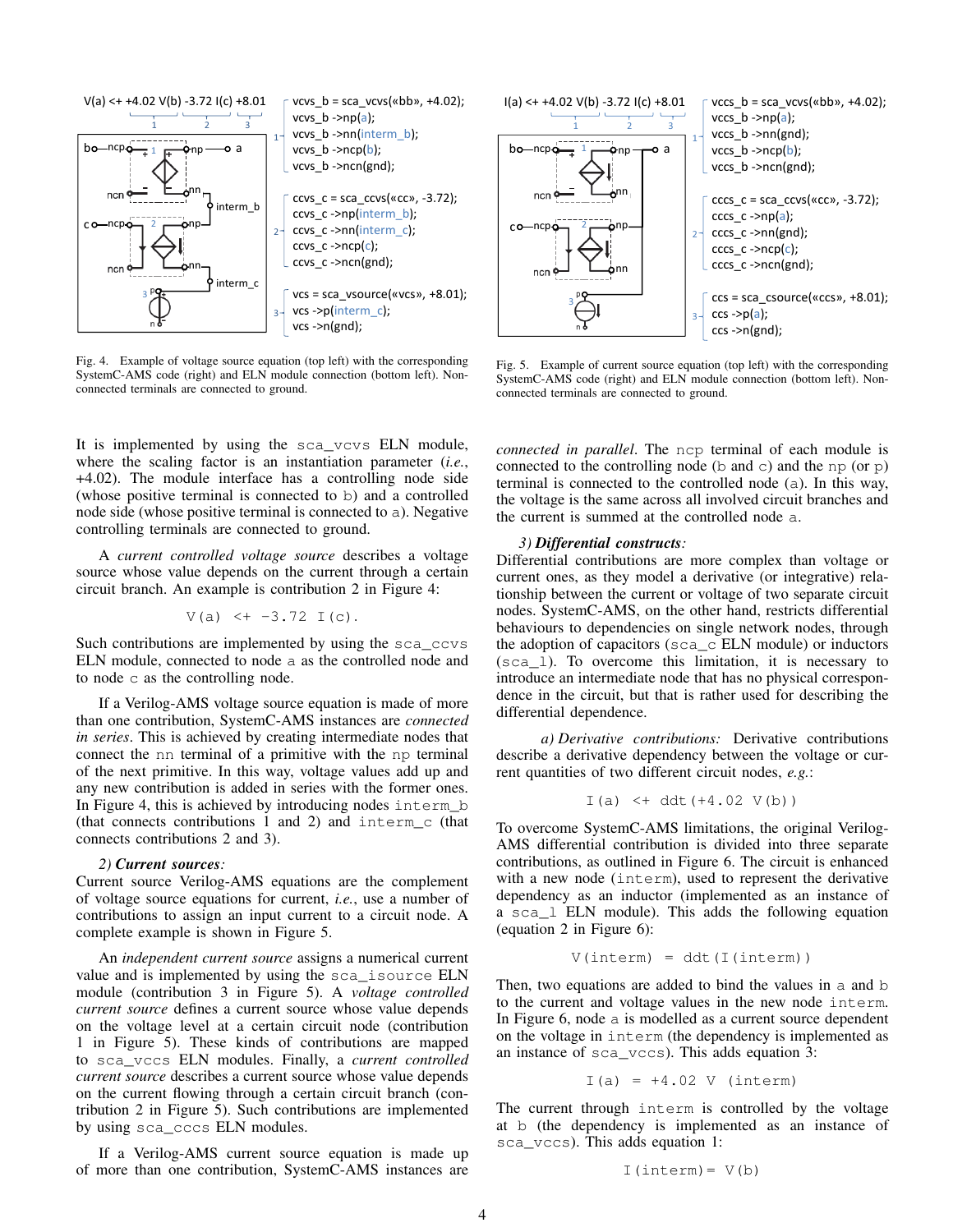

Fig. 6. Example of derivative equation with corresponding individual contributions and equations (top left), SystemC-AMS code (bottom left) and ELN module connection (right).

The resulting system of equations will thus reconstruct the original dependency between nodes:

$$
I(a) = +4.02V(interm) = +4.02ddt(I(interm))
$$
  
= +4.02ddt(V(b))

The combination of voltage or current sources strictly depends on the starting simultaneous statement. However, the same approach can be easily extended to any combination of voltage/current dependencies.

The resulting SystemC-AMS sub-system is depicted on the left hand side of Figure 6. The sub-system can be further connected to other ELN models if it is included in more complex simultaneous statements, by adopting either parallel or series compositions.

*b) Integrative contributions:* Integrative contributions describe an integrative dependency between the voltage or current quantities of two different circuit nodes, *e.g.*:

$$
I(a) \leftarrow idt (+4.02 V(b))
$$

The approach used to overcome SystemC-AMS limitations reflects the solution outlined for derivative contributions (Figure 7). The circuit is extended with a new node (interm), used to represent the integrative dependency as a capacitor (implemented as an instance of the sca\_c ELN module). This adds to the system equation 2:

$$
V(interm) = idt (I(interm))
$$

Then, two equations are added to bind the values in a and b to the current and voltage values in the new node interm, similarly to the solution proposed for derivative contributions:

$$
I(a) = +4.02 \text{ V(interm)}
$$

$$
I(interm) = V(b)
$$

The resulting set of equations will thus reproduce the original dependency between nodes:

$$
I(a) = +4.02V(interm) = +4.02idt (I(interm))
$$
  
= +4.02idt (V(b))



Fig. 7. Example of integrative equation with corresponding individual contributions and equations (top left), SystemC-AMS code (bottom left) and ELN module connection (right).

Once again, the combination of voltage or current sources strictly depends on the starting simultaneous statement. However, the same approach can be easily extended to any combination of voltage/current dependencies.

The resulting SystemC-AMS sub-system is depicted on the left hand side of Figure 7. The sub-system can be further connected to other ELN models if it is included in more complex simultaneous statements.

# V. EXPERIMENTAL RESULTS

This section demonstrates the effectiveness of the proposed approach in terms of accuracy and simulation time. All experiments were evaluated on an i7 3.2GHz processor with 16GB RAM, running Ubuntu 12.04. Verilog-AMS descriptions have been simulated using Mentor's Questa 13.1 simulator [11].

#### *A. Methodology automation*

Manual application of the proposed methodology is a tedious error-prone process, whose application to industrial case studies could be extremely tricky. For this reason, we implemented the automatic tool *ABACuS* (Analogue BehAvioural Conservative Systemc-ams). *ABACuS* leverages the academic licence version of HIFSuite to ease the conversion process [12]. Verilog-AMS descriptions are analysed and translated into the HIFSuite internal format (HIF). The code generated at this point is a tree-structured XML-like representation of the original code. *ABACuS* applies a number of processing steps to the HIF description to automate the methodology, including contribution identification and construction of the ELN system. This leads a new HIF description, containing the instantiation and connection of the corresponding ELN primitives. The HIF description is then converted to SystemC-AMS by means of the HIFSuite *hif2sc* back-end tool.

# *B. Methodology validation*

The first step to validate the proposed methodology is to prove the correctness of the mapping of single contributions detailed in Section IV. Validation focuses on 7 case studies, each targeting a single type of contributions. The case studies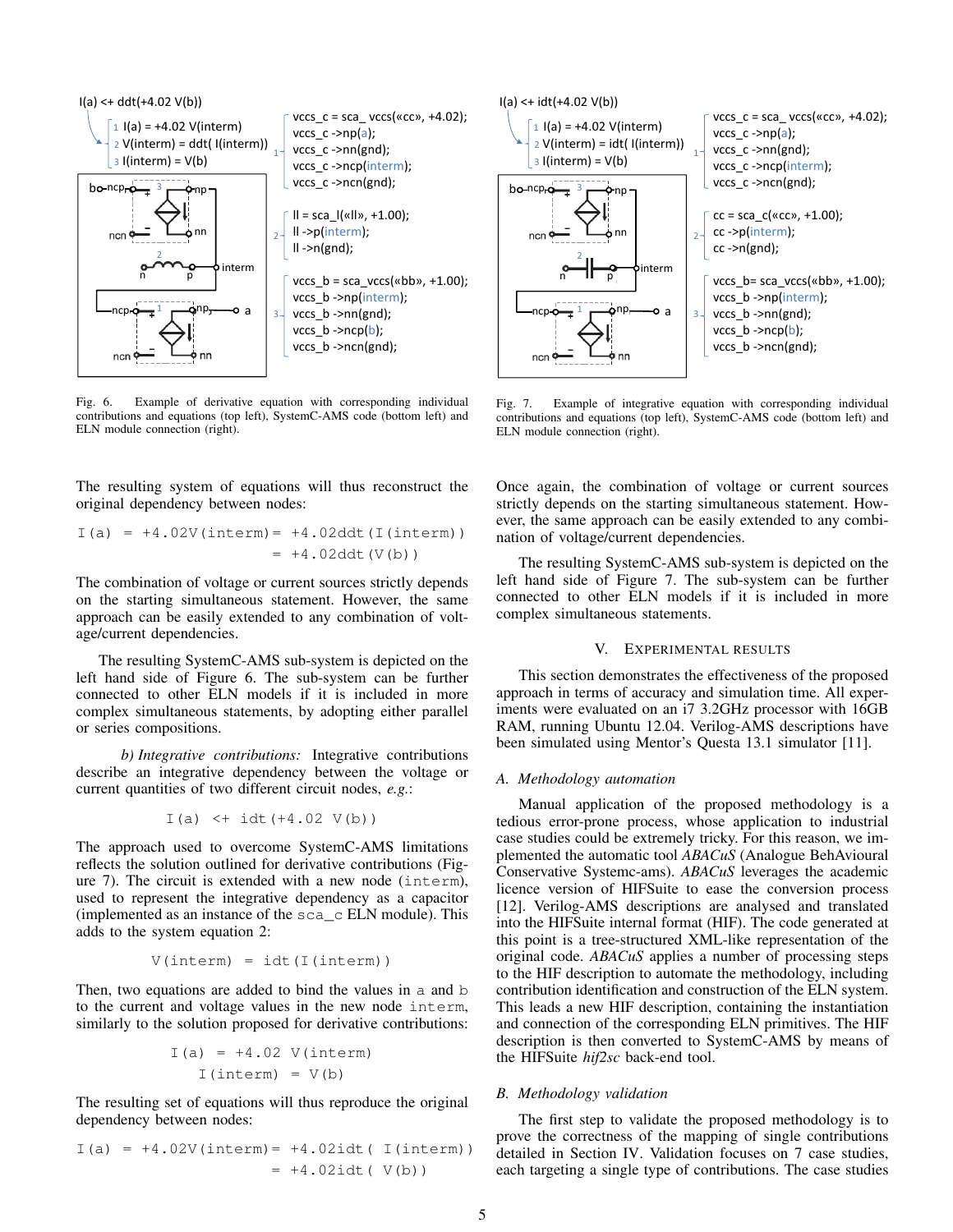| Case<br>study               | Target<br>contribution                                                                   | Simulation<br>time(s) | Error<br>(%) |
|-----------------------------|------------------------------------------------------------------------------------------|-----------------------|--------------|
|                             |                                                                                          |                       |              |
|                             | $V(out) \leq k_1 V(in_1) +  + k_n V(in_n) + c$                                           | 14.01                 | 0.062        |
| $\mathcal{D}_{\mathcal{L}}$ | $\forall (out) \leftarrow k_1 \mathbb{I}(in_1) + \ldots + k_n \mathbb{I}(in_n) + c$      | 14.17                 | 0.062        |
| $\mathbf{3}$                | $\overline{1(\omega ut)\leq k_1\vee(i\overline{n_1})+\ldots+k_n\vee(i\overline{n_n})+c}$ | 14.11                 | 0.062        |
| 4                           | $1 (out) \leftarrow k_1 1 (in_1) +  + k_n 1 (in_n) + c$                                  | 14.05                 | 0.062        |
| 5                           | $I(out)$ < + k ddt $(V(in_1)) + c$                                                       | 14.61                 | 0.006        |
| n                           | $V(out) \leftarrow k \text{ ddt} (V(in_1)) + c$                                          | 14.53                 | 0.006        |
|                             | $I(out) \leftarrow k \text{ idt}(V(in_1)) + c$                                           | 14.25                 | 0.028        |

TABLE I. VALIDATION OF THE MAPPING OF EACH TYPE OF CONTRIBUTION TO ELN CONSTRUCTS.

were implemented in Verilog-AMS and have been converted to SystemC-AMS via *ABACuS*. The main characteristics of each case study are reported in Table I, in terms of target contribution type and simulation time. Case studies are fed with sinusoidal inputs with 100Hz frequency, so that the outputs can be easily controlled and compared *w.r.t.* the expected result. In particular, the system of equations described using Verilog-AMS has been computed symbolically and solved for every instant of time corresponding to a sample of the SystemC-AMS execution. The SystemC-AMS simulation is run with a 1us timestep, while the execution is sampled with a period of 10us. The table shows that the error *w.r.t.* the expected behaviour (computed as point-to-point difference) is lower than 0.1%. This error is due to the precision issues of the numerical algorithms used by the simulator to perform continuous time simulation. Thus, the table highlights the accuracy in the mapping of all types of contributions.

Simulation times in Table I refer to the amount of time needed to simulate 1 second of the design. For all the cases depicted in table, the time needed for simulating the starting Verilog-AMS matches that needed for the SystemC-AMS simulation. This is due to the fact that both the solvers (*i.e.*, SystemC-AMS and Questa) are solving the same set of equations, as advocated in Section III.

The similar simulation times imply that the proposed translation to SystemC-AMS does not provide any simulation speed up, as both the simulators solve the same set of equations with similar strategies. However, Sections V-D and V-E will highlight the effectiveness when handling more complex designs, including mixed analogue and discrete descriptions.

# *C. Methodology scalability*

Table II proves the scalability of the proposed approach by estimating the impact of the adopted timestep on the accuracy of the generated code. The table focuses on case study 1  $(i.e., \nabla(out) \leftarrow k_1 \nabla(in_1) + \ldots + k_n \nabla(in_n) + c)$ , but similar results apply also to the other case studies.

The SystemC-AMS code is stimulated with three different sinusoidal inputs, with increasing maximum input frequency. For each input, we simulated the code with different time steps, ranging from 0.5us up to 10us.

The simulation time decreases linearly with the length of the time step, with a speedup of approx. 20x between adopting a timestep of 10us *w.r.t.* a timestep of 0.5us. At the same time, accuracy is preserved, as the average error is below 1% even when the timestep is increased tenfold. It is important to note that the error varies depending not only on the adopted timestep, but also on the frequency of the sinusoidal inputs. As a result, the highest accuracy  $(0.003\%)$ 

Input Adopted Avg. Simulation<br>equency timestep error (%) time (s) frequency innestep error  $(\%)$  time (s) 10 Hz  $\overline{0.5 \text{ us } |}$   $\overline{0.003}$   $\overline{28.09}$ 1.0 us 0.006 14.15  $10.0 \text{ us } 0.063 \quad 1.42$ 100 Hz 0.5 us 0.032 27.97<br>1.0 us 0.062 14.01  $\begin{array}{|c|c|c|}\n 1.0 & \text{us} & 0.062 \\
\hline\n 10.0 & \text{us} & 0.628\n \end{array}$  $10.0 \text{ us } 0.628$  1.42 1 KHz  $\overline{0.5 \text{ us } |}$   $\overline{0.314}$   $\overline{28.05}$ 1.0 us 0.607 13.92<br>10.0 us 6.601 1.39

 $6.601$ 

TABLE II. SCALABILITY OF THE PROPOSED METHODOLOGY *w.r.t.* THE SIMULATION TIMESTEP.

is reached with the 10Hz input and timestep of 0.5us. On the contrary, the configuration with the 1KHz input and the 10us timestep performs worse than the others, with an average error of 6.601%, because the adopted time step is too coarse for the input frequency. These considerations highlight the importance of choosing a suitable timestep for the simulation, but also that the generated SystemC-AMS code allows us to determine accuracy/simulation speed trade offs.

# *D. The MEMS accelerometer*

In order to prove the effectiveness of the overall methodology on more complex designs, we applied the overall approach to a complex industrial case study, developed in the context of an industry-funded project. The case study is a *2-dimensional MEMS accelerometer* implemented in Verilog-AMS by means of the MEMS design platform MEMS+, that supports automatic Verilog-AMS code generation [6], starting from 3-dimensional physical models as the one depicted in Figure 9. The choice of a MEMS design was guided by the consideration that MEMS behavioural modelling is based on differential and algebraic equations [7], thus following the Verilog-AMS structure assumed in this paper. Table III reports the main characteristics of the MEMS design, both in terms of simultaneous statements and of types of contributions.



Fig. 8. 3-dimensional model of the accelerometer in the MEMS+ design simulator.

Table IV shows the results of the application of *ABACuS* to the MEMS design. The table shows the number of lines of code of the resulting SystemC-AMS implementation, the number of added nodes and of instances of SystemC-AMS primitives. The number of lines of codes is increased tenfold (precisely, 11.12x), as the SystemC-AMS generated by the methodology is more verbose than Verilog-AMS. Each contribution requires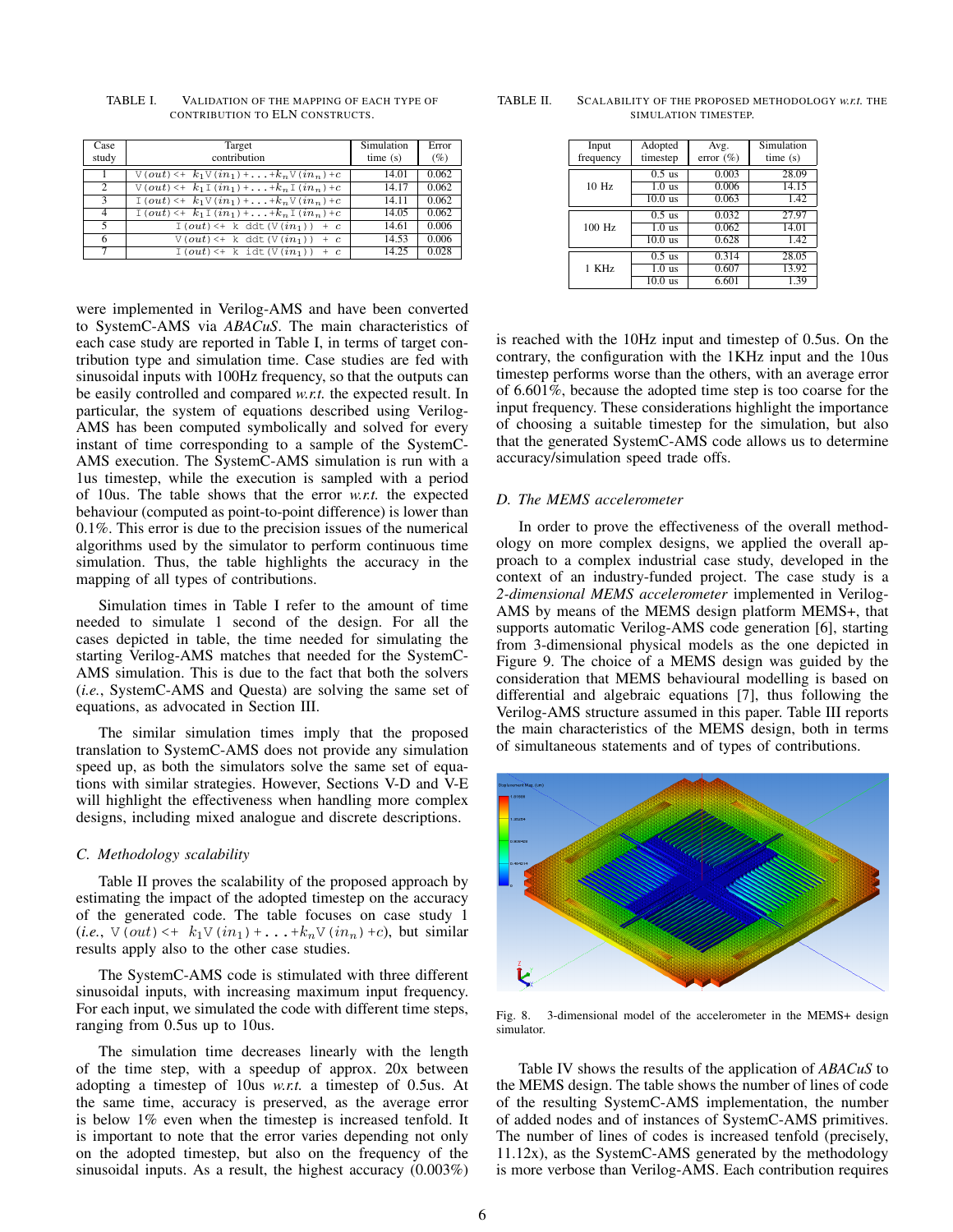| Lines of code     |                 | 89 |
|-------------------|-----------------|----|
| Equations         | Voltage sources | 10 |
|                   | Current sources | 15 |
| Node declarations | Interface       | 14 |
|                   | Internal        |    |
|                   | Independent     |    |
|                   | Voltage         | 59 |
| Contributions     | Current         |    |
|                   | Derivative      | 12 |
|                   | Integrative     |    |

TABLE III. CHARACTERISTICS OF THE ORIGINAL VERILOG-AMS MEMS DESIGN.

TABLE IV. CHARACTERISTICS OF THE GENERATED SYSTEMC-AMS MEMS DESIGN.

| Lines of code                              |             | 1,474 |
|--------------------------------------------|-------------|-------|
| Added node declarations                    |             | 12    |
|                                            | sca r       | 93    |
|                                            | sca_vsource |       |
| SystemC-AMS<br>primitive<br>instantiations | sca vcvs    | 32    |
|                                            | sca ccvs    |       |
|                                            | sca csource |       |
|                                            | sca vccs    | 48    |
|                                            | sca cccs    |       |
|                                            | sca l       | 12    |
|                                            | sca c       |       |

the instantiation of the ELN primitive, plus the corresponding explicit port binding. Furthermore, the number of ELN primitives is higher than the number of Verilog-AMS contributions. This is due to the presence of 12 derivative contributions in the original Verilog-AMS code. Each such contribution determines the instantiation of three ELN primitives (as explained in Section IV-E3). As a result, of the 188 resulting SystemC-AMS ELN instances:

- *•* 93 correspond to resistors added to connect each SystemC-AMS node to ground;
- 59 correspond to voltage source contributions;
- *•* 36 are generated by the 12 derivative constructs, that determine also the declaration of 12 additional internal nodes.

The numbers highlight that *ABACuS* strictly follows the presented methodology, in particular:

- one resistor is added for each circuit node;
- each non-derivative contribution determines the addition of one ELN primitive instance;
- each derivative contribution generates three ELN primitive instances.

Fast code generation is a major advantage of the proposed approach. Table V highlights that code generation is almost instantaneous (17.48s overall), and that most of the effort in spent in the HIFSuite conversions (55%). The most costly step of *ABACuS* execution lies in the mapping from Verilog-AMS contributions to ELN primitives and in their instantiation (37%). On the other hand, node management and the separation of Verilog-AMS equations into single contributions is almost immediate.

The generated code was validated by comparing its execution *w.r.t.* the original Verilog-AMS code. SystemC-AMS simulation was run by adopting the same input stimula of



TABLE V. CHARACTERISTICS OF THE EXECUTION OF *ABACuS* ON THE MEMS DESIGN.

Fig. 9. Evolution of the MEMS outputs for Verilog-AMS (solid) and SystemC-AMS (dashed).

the Verilog-AMS implementation, and with a 1us timestep. SystemC-AMS proved to be slightly faster than the Verilog-AMS execution (28.02s and 33.72s, respectively). At the same time, the average error in the computation of the MEMS outputs is 0.02%. This confirms the visual accuracy evident from Figure 9, where the Verilog-AMS and SystemC-AMS curves are almost totally overlapping. The small error is due to the different management of time in the two simulators: SystemC-AMS adopts a fixed timestep, while Verilog-AMS can adapt the length of the timestep over time, thus reaching a higher accuracy. The low error rate highlights the effectiveness of the generated code, both in terms of accuracy and of simulation speed.

# *E. Effectiveness of the proposed approach*

The most important advantage of modelling ABM models in SystemC-AMS lies in the ease of integration in more complex platforms and in the enhanced support for virtual platforms and system-level design, rather than in the pure accuracy or simulation speed.

The SystemC-AMS scheduler is an extension of the discrete-event SystemC scheduler, and it thus allows simultaneous simulation components belonging to heterogeneous domains. Furthermore, integration with a C++ system level description is eased, thus further removing computationally expensive interfaces and thus speeding up the simulation